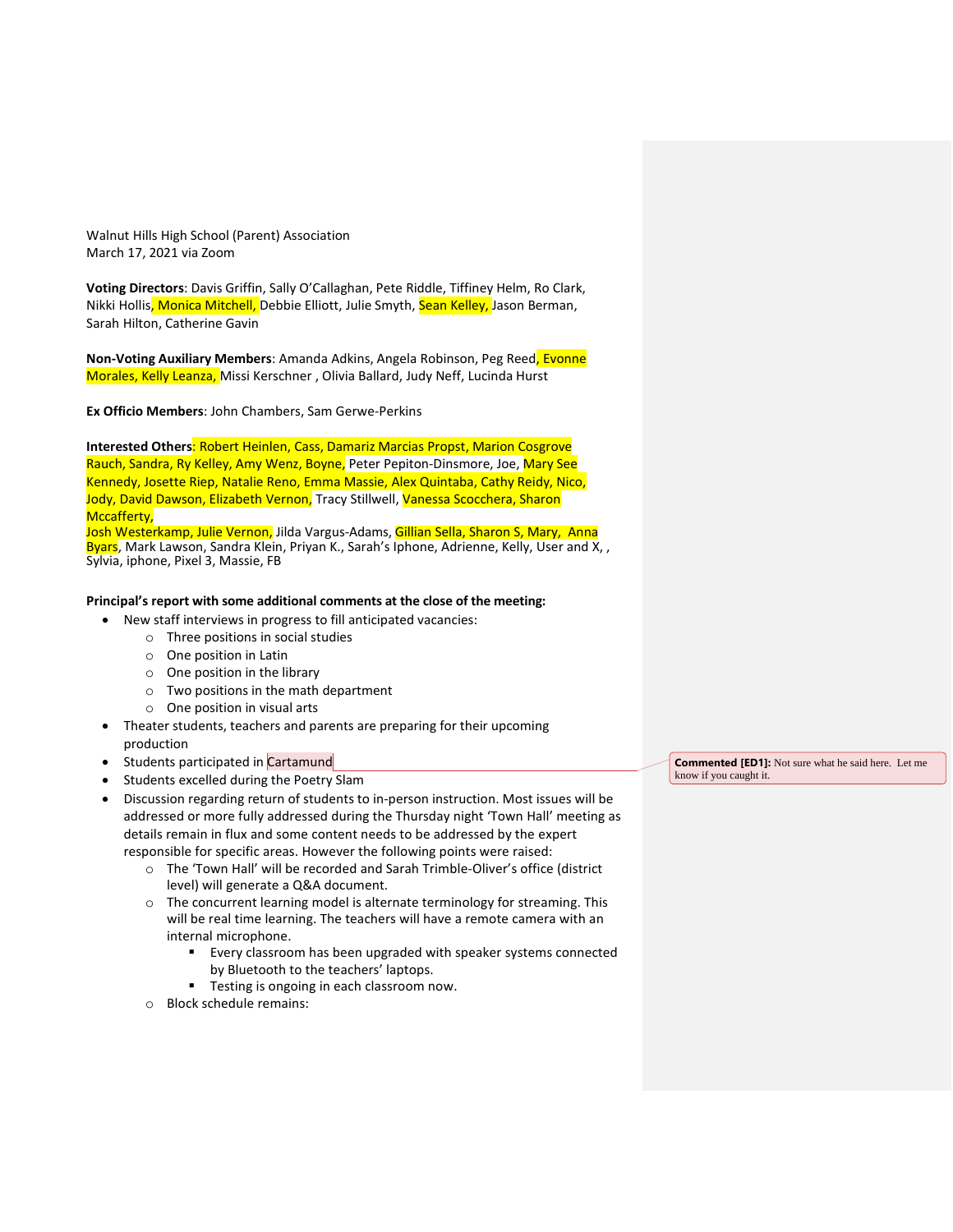- There will be four bells per day to minimize the number of transitions that need to occur daily.
	- No one will have lockers
	- Students must bring their computers to school
- Time at the 'Town Hall' meeting will be devoted to discussing the timing of initial classes on Tuesday/Wednesday/Thursday.
- The current block scheduling allows for 210 minutes of instruction weekly. This will decrease by about five minutes weekly.
- o Hours:
	- Planned schedule is 8:00 a.m. to 3:00 p.m.
	- $\blacksquare$  1<sup>st</sup> bell begins at 8:25 a.m.
	- Busses will have staggered arrival and departure times
	- **•** Drop-offs will not be allowed until 7:45 a.m.<br>• Departures will begin at 2:45 p.m.
	- Departures will begin at 2:45 p.m.
	- Students may arrive late or leave early if they have no first or last bell (study hall) independent of their grade level.
- o Entrance Procedures:
	- There will be five student entrances to the school Blair Circle, Sulsar, Lot D, Arcade, and entrance from the Plaza.
	- They will have temperature checks and pass through metal detectors. (These are mandated.)
	- Students will proceed directly to their first bell. There will be no congregating in any shared space.
- o Lunch:
	- Central office will determine if students can leave campus for lunch
	- Students will be spread all over campus for lunch, prioritizing large spaces and outdoor areas in appropriate weather.
	- Six feet of distancing will be required during lunch
	- Assignment of lunch space will depend on the number of students returning.
- o Hallway traffic:
	- Students must pass on the right side.
	- There will be a turn around at the end of hallways for those who need to change direction.
	- There will be one-way stairwells.
- o Miscellaneous
	- 31Mar-02Apr will be dedicated to orienting new 7<sup>th</sup>-9<sup>th</sup> graders.
	- There is no cap on the number of students who will be allowed to return to in-person learning
	- If someone returns to in-person learning, but becomes uncomfortable and wants to return to remote instruction, this can be considered.
	- Students who are working remotely may attend extracurriculars still determining how many of these activities can be offered at this time.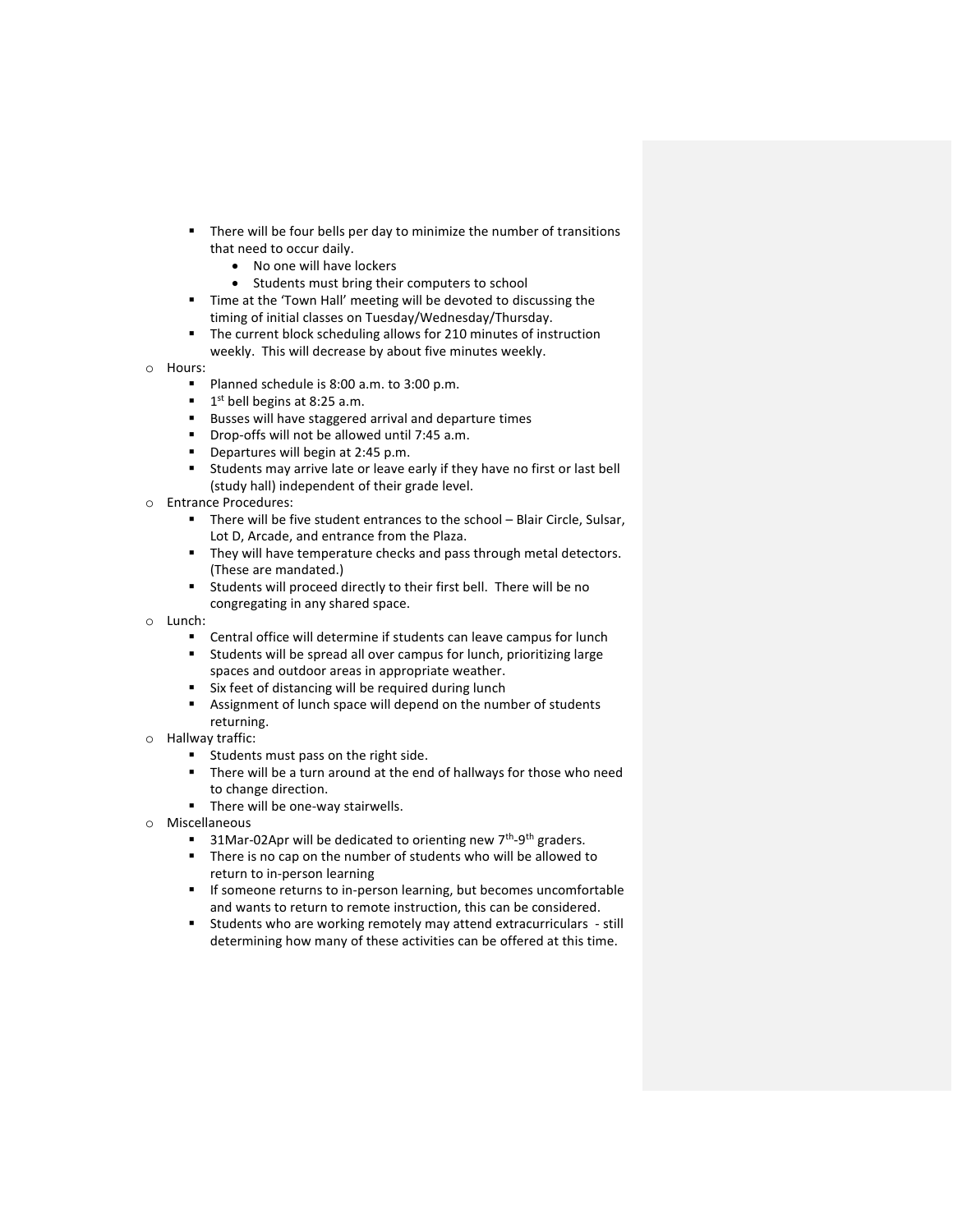**Questions below were received by Amanda Adkins from parents and shared with Principal Chambers prior to the meeting. Some have been addressed above. Others will be addressed at the 'Town Hall' meeting.**

## **Health:**

- 1. Specify ventilation changes made: HEPA filters, open windows, air exchange. Also bus ventilation?
- 2. Will additional busses be added to any routes?
- 3. Cleaning procedure in classrooms.
- 4. Routine testing of students?
- 5. Distancing in classrooms and hallway
- 6. Building entry procedure
- 7. Plans to host a vaccine clinic for 16 and up students?
- 8. Are bathrooms equipped with soap and paper towels and is there a plan to keep up with this during the school day?
- 9. Will classrooms and entrances have hand sanitizer?
- 10. Is there a cap on the number in person? The number remote?
- 11. We assume no locker use and universal mask requirements right?
- 12. Current quarantine requirements and procedures?
- 13. Is the nurse full time and what space does he/she have for ill students?
- 14. Who handles contact tracing?
- 15. Are arrival times assigned?

#### **Meals:**

1. If students have lunch at school what is the plan for distancing, handwashing, and cleaning?

#### **Classroom/ Daily Schedule:**

- 1. Bell schedule with class times and transition times.
- 2. How will students interact with students in the other model?
- 3. How will teachers manage both in person and remote students at the same time?
- 4. Is there an ideal number of students for in person learning?
- 5. Can students change to in person if the situation changes for them, for example, vulnerable people in the home being vaccinated or the student being vaccinated?
- 6. Can students choose some classes in person and some remote if they are consistent in staying with the same model for each class (to minimize the number of students in the building)?
- 7. Will in-person students be allowed to join via remote student procedure if in quarantine or symptomatic?
- 8. If the remote option technology is not adequate can the student switch to in-person instruction?
- 9. Will students be allowed to switch to remote if they are not comfortable?
- 10. What flexibility is there for students to work from home some days and from school on others? Or be in person consistently for some bells and consistently remote for others?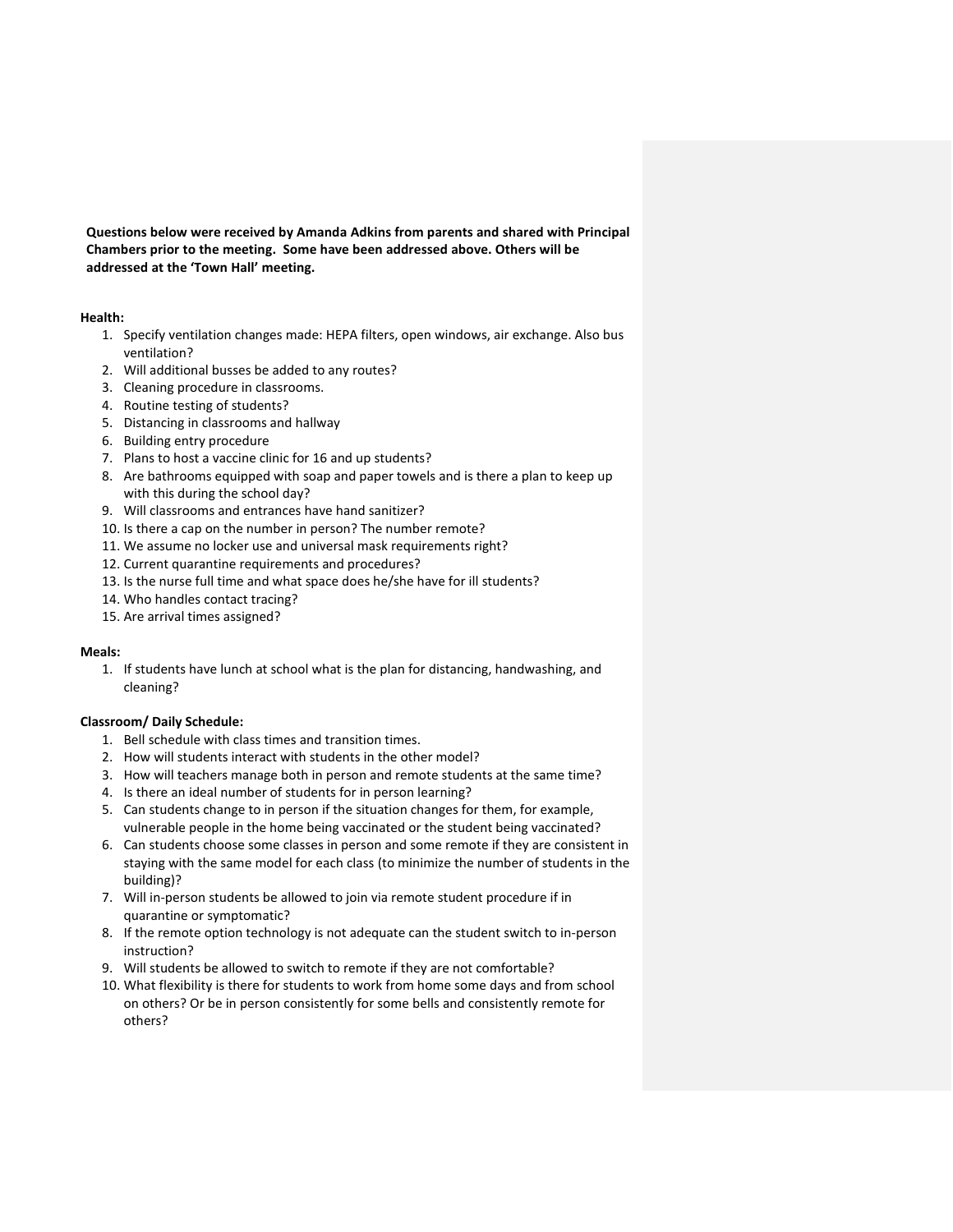- 11. What is the schedule for transition weeks?
- 12. Can remote students come in for labs?

## **Technology:**

- 1. What is the limit of students that can be comfortably accommodated remotely?
- 2. What is the technology to be used and what has changed?
- 3. What training have teachers had or need?
- 4. How do we know technology will be able to handle the load?

## **Miscellaneous:**

- 1. Will there be extracurricular activities after school? If so, will remote students be able to attend?
- 2. If the school day ends early, will teachers offer office hours/ help time in the afternoon?
- 3. Will there be semester exams? If so, how will exams be handled with two different models?
- 4. How will AP exams be handled for remote students?
- 5. What about Air testing?
- 6. Parking pass procedure?
- 7. What if there is a conflict with current CCP classes?

## **Updates from each area/grade level**

# **12th Grade:**

- Took videos for virtual tours for new students
- Seniors are working on YouTube rewind to chronicle their time at WHHS
- Seniors created an Instagram page to post where everyone will go to college
- Snapchat takeover day in the life events
- Blank sign pick-up for senior walk through has been successful
- Senior only prom planned for April 17 on the B&B River Boat
- An in person graduation scheduled for May 27, 2021 -venue to be confirmed

# **11th grade:**

- Nothing new since last month's fund raisers
- Interested in a prom option (given Gov Dewine's approval of proms)

## **10th grade:**

• Hygiene drive ongoing

# **9 th grade:**

• Nothing new since last meeting

# **7 th/8 th grade:**

• Chipotle Fundraiser earned almost \$300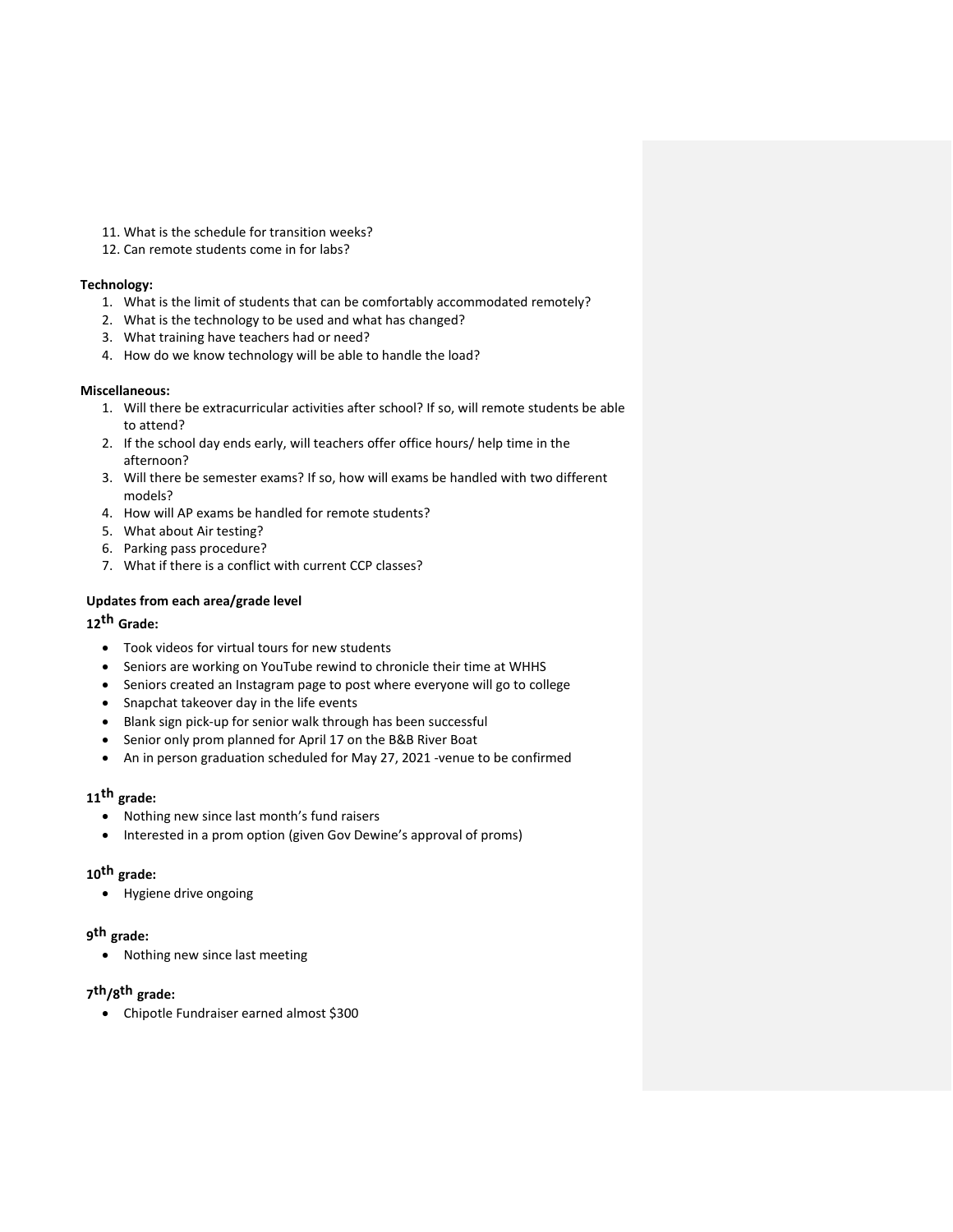- Waiting for a walking the building tour teachers helping with this
- Creative writing contest
- 7<sup>th</sup>/8<sup>th</sup> grade parent volunteer meeting planned for Mar24th at 7:00 p.m.

## **Finance:**

- Going well financially just over \$83K raised through LOE donations (target was \$80K)
- Staff appreciation planning/funding still needed
- School nurse funding will be needed for re-opening
	- o Sign up genius for requests for school nurse
- Remaining expenditures involve college counseling and website support
- No SOAR grants solicited
- Pending confirmation on how much money will be provided for Schedule E (supporting a number of initiatives at school – athletics, clubs, etc) and then extra funding for WHIP and Theatre

## **Theatre:**

- Senior High Musical and Play were a success
- Junior High Musical, FROZEN, is coming up on May  $6^{th}$ ,  $7^{th}$ , and  $8^{th}$  at 7:00 p.m.

## **WHIP:**

- Finished second fundraiser
- Thanks to donors who continue to support despite limitations on performances

## **LSDMC:**

• No update since last meeting

#### **ILT:**

• Informational updates on PBIS, budget and staffing, schedule for 2021-2022 school year

#### **LOE:**

- Raised over \$80,000 to date; new solicitation sent out March 15, 2021
	- $\bullet$   $7<sup>th</sup>$  grade households haven't been getting solicitations trying to determine the best way to add these families to Constant Contact
	- There is no LOE Facebook (FB) group, but would be great to have some other ways to contact people. Social media efforts such as this would have to be totally parent run. Some classes have FB or Instagram groups.
- Determining a funding objective will be helpful to rally support

## **Parent Equity Group:**

- First Walnut community meeting was March  $9^{th}$ , next for April 13<sup>th</sup>
- Next meeting 'ally ship' or cultural intelligence